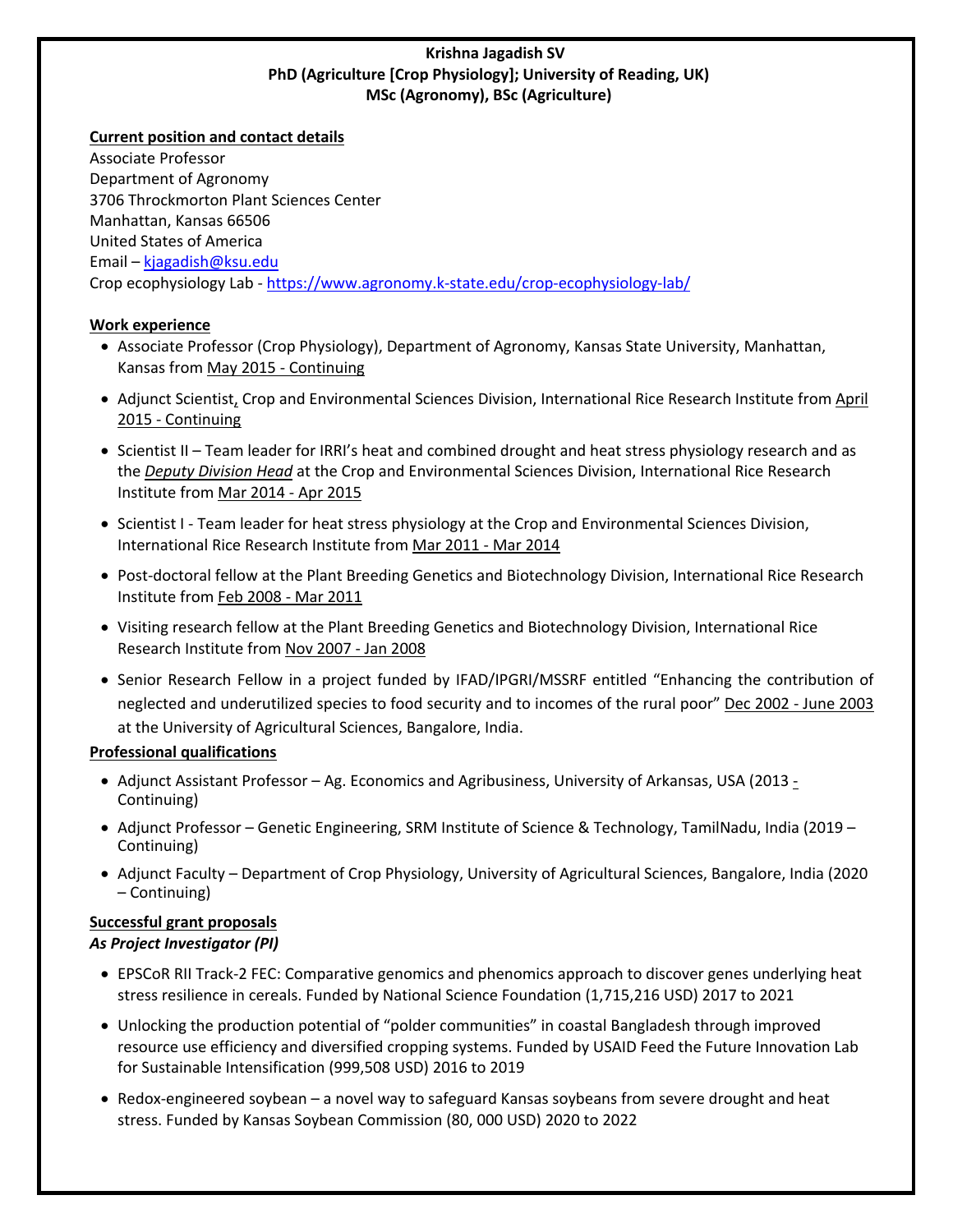- Strategies to develop wheat genotypes to beat post-flowering heat and drought stress. Funded by the Kansas Wheat Commission (135,000 USD) 2015 to 2018
- Physiological and genetic characterization of grain sorghum for enhancing terminal heat and drought stress resilience. Funded by Kansas Grain Sorghum Commission (210, 000 USD) 2015 to 2019
- Impact of heat and drought stress on sorghum and wheat grain composition and chemistry. Funded by USDA as a multi-year extramural non-assistance cooperative agreement (362,266 USD) 2015 to 2020
- Tolerance to environmental stress in wheat. Funded by USDA as a multi-year extramural non-assistance cooperative agreement (599,889 USD) 2016 to 2020
- High throughput platform to enhance quality of beans and add value to Kansas Soybean Breeding Program. Funded by Kansas Soybean Commission (70,000 USD) 2017 to 2019
- Improving pearl millet productivity for smallholder resilience to climate change in Niger. Funded by USAID through US (KSU) - CGIAR (ICRISAT, Africa) linkage program (59,200 USD [30,000 USD for KSU]) 2015 to 2017
- Validating promising rice transgenic events identified with potential superior salt stress resilience. Industry funded (TeachAccel) (89,132 USD) 2016 to 2017
- Safeguarding Asian rice production from a rapidly warming climate. Funded by the German Federal Ministry for Economic Cooperation and Development Small Grants Program (BMZ) (1.2 million Euros) 2012 to 2014
- Physiological and molecular characterization of rice hybrids to heat stress. Funded by Scientific and Knowledge Exchange Program - Bayer Crop Science (375,000 USD) 2013 to 2015
- Transcriptional and metabolic alterations in circadian rhythm networks with increasing night-time temperatures in rice. Funded by USDA/NIFA (438, 000 USD) 2014 to 2017 (PIs – Dr Doherty from NCSU, USA and Dr Jagadish from IRRI)
- Free Air CO<sub>2</sub> enrichment (FACE) and temperature interaction in a rice-rice cropping system. Funded by ICAR-IRRI collaborative project (300,000 USD) 2013 to 2016
- Drought- and heat-stress recovery for partial mitigation of climate change-driven losses in rice yield and grain quality. Funded by the German Federal Ministry for Economic Cooperation and Development Small Grants Program (BMZ) (60,000 Euros) 2014 to 2015
- Rice pollen lipidomic and metabolite re-programming under heat stress. Funded by US (KSU) CGIAR (IRRI, Philippines) Universities Linkage Program (15, 000 USD) for 2013
- Breeding heat-tolerant rice cultivars for sub-Saharan Africa: understanding the genetics of oxidative stress tolerance. Funded by US (University of Florida) - CGIAR (IRRI] Universities Linkage Program (12, 000 USD) for 2014

## *As Co-PI, PI\**

- Dr Behzad Ghanbarian\*(KSU), EAGER Real-time measurement of sap-flow dynamics in sunflower via nuclear magnetic resonance. Funded by National Science Foundation (300,000 USD) 2019 to 2021
- Doina GFS
- Dr William Schapaugh\* (KSU), Integrating germplasm evaluation, breeding and physiology to improve postflowering heat-stress resilience in soybean. Funded by USDA-NIFA (500, 000 USD) 2020 to 2023
- Dr. Doohong Min\*(KSU), Establishing the value of Alfalfa with highly digestible fiber. Funded by USDA-NIFA (500,000 USD) 2019 to 2021
- Prof. Steve Welch\*(KSU), RII Track-2 FEC: Building field-based eco-physiological genome-to-phenome prediction. Funded by National Science Foundation (4,000,000 USD) 2018 to 2022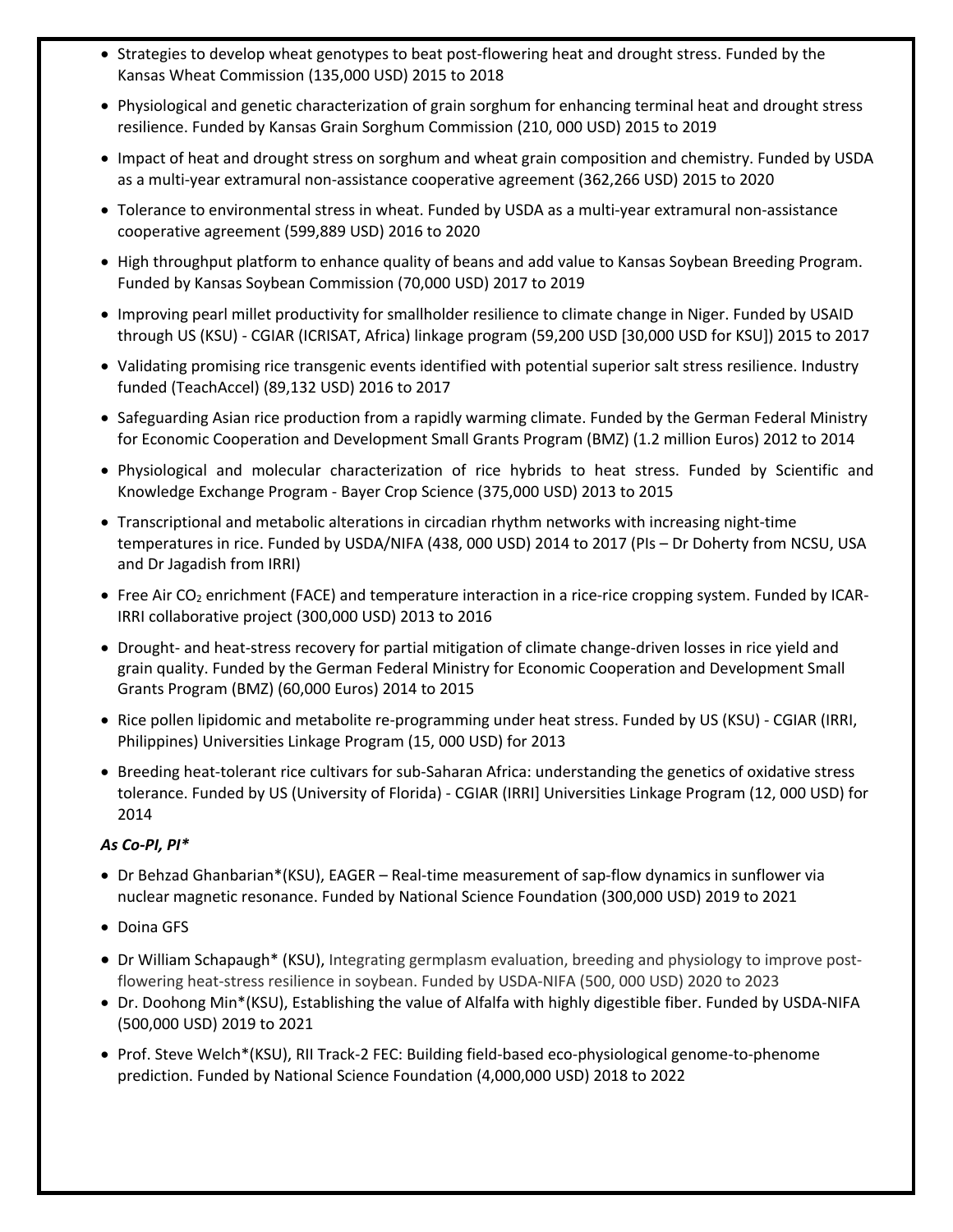- Prof. Ruth Welti\*(KSU), MRI: Acquisition of an electrospray ionization triple quadrupole mass spectrometer with ion mobility spectrometry for improved plant lipidomics. Funded by National Science Foundation (496,823 USD) 2017 to 2020
- Dr. Sunghun Park\*(KSU), Field performance to develop genetically engineered drought and heat tolerant Kansas corn. Funded by Kansas Corn Commission (49,450 USD) 2017 to 2018
- Dr. Robert Aiken\*(KSU), New selection strategies for drought-tolerant wheat. Funded by Kansas Wheat Alliance (75,600 USD) 2015 to 2018
- Dr. Ray Asebedo\*(KSU), Breaking Barriers: Developing tools for moving Kansas irrigated soybeans beyond 70 bushels per acre. Funded by the Kansas Soybean Commission (49,265 USD) 2016 to 2017
- Dr. Ignacio Ciampitti\*(KSU), N management approaches for maximizing yield and N Use Efficiency (NUE) in corn. Funded by The Kansas Fertilizer Fund Administrative Council (60,000 USD) 2016 to 2017
- Dr. Kulvinder Gill\*(WSU), Developing and enhancing heat tolerance in wheat using genomics, molecular and physiological tools. Funded by USAID Feed the Future Lab (460,602 USD) 2014 to 2019
- Dr. Michael Stamm\*(KSU), Heat and drought effects on the oil formation of Southern Great Plains winter canola. Funded by USDA NIFA (269, 999 USD) 2016 to 2019
- Dr. Ajay Shards\*(KSU), Testing and evaluation services agreement. Funded by CNH Industrial America LLC (126,800 USD) 2016 to 2018
- Dr. Tesfaye Tesso\*(KSU), Breeding sorghum for improved dryland productivity and utilization. Funded by Kansas Sorghum Commission (443,558 USD) 2016 to 2018
- Dr. Dirk Hincha\*(Max Planck, Germany), Rice and global climate change: Candidate genes for preventing heat- and drought-induced yield losses due to spikelet sterility. Funded by the German Federal Ministry for Economic Cooperation and Development Small Grants Program (BMZ) (60,000 Euros) 2008 to 2010
- Involved as one of the key staff in the successful write up of the heat tolerance component (Objective 3) of the Cereal Systems Initiative for South Asia II. Funded by USAID/BMGF (36M USD) 2013 to 2015
- Impact of local climatic conditions on rice spikelet fertility and grain quality in hot and vulnerable regions of India - a feasibility study. Funded by JIRCAS President's incentive project (32,000 USD) 2011 to 2012
- Exploiting CO<sub>2</sub> rich future climates to enhance rice production in China joint NSFC-IRRI funded project
- Quantifying mechanisms underlying changes in rice yield formation and nitrogen use efficiency under elevated temperature from global climate change – joint NSFC-CGIAR funded project

### **PhD fellowships**

- Project titled "Growing rice like wheat" in collaboration with Wageningen University, Netherlands; Graduate student – Mr. Niteen Kadam
- Lee foundation scholarship in collaboration with University of Illinois, USA; Graduate student Mr. Partibhan Thatapalli
- China Scholarship Council in collaboration with Hunan and Huazhong Universities, China; Graduate student - Mr. Jianquan Qin

### **Peer-reviewed Publications (\*Corresponding author)**

- 1. Schaarschmidt S, Lawas LMF, Glaubits U, Li X, Erban A, Kopka J, **Jagadish SVK**, Hincha DK, Zuther E. 2020. Season affects yield and metabolic profiles of rice (*Oryza sativa*) under high night temperature stress in the field. International Journal of Molecular Sciences, 21, 3187. doi:10.3390/ijms21093187
- 2. Pokharel M, Chiluwal A, Stamm M, Min D, Rhodes D, **Jagadish SVK\***. 2020. High night-time temperature during flowering and pod filling affects flower opening, yield and seed fatty acid composition in canola. Journal of Agronomy and Crop Science. https://doi.org/10.1111/jac.12408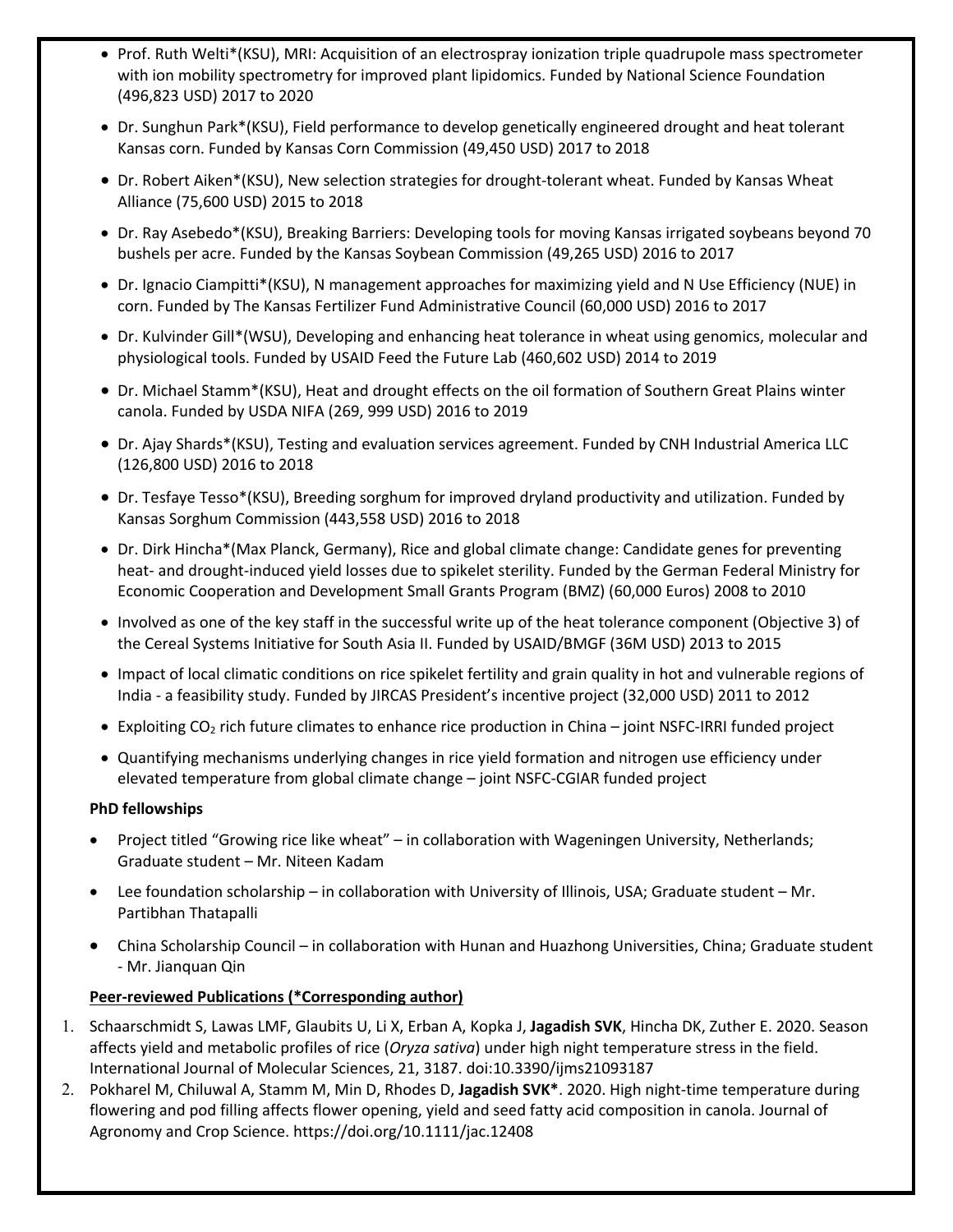- 3. Bheemanahalli R, Impa SM, Krassovskaya I, Vennapusa AR, Gill KS, Obata T, **Jagadish SVK\***. 2020. Enhanced Nmetabolites, ABA and IAA-conjugate in anthers instigate heat sensitivity in spring wheat. Physiologia Plantarum. https://doi.org/10.1111/ppl.13109
- 4. **Jagadish SVK**\*. 2020. Heat stress during flowering in cereals effects and adaptation strategies. New Phytologist – Tansley Insight. doi.org/10.1111/nph.16429
- 5. Sadok W\* and **Jagadish SVK\***. 2020. The hidden costs of nighttime warming on yields. Trends in Plant Science. doi.org/10.1016/j.tplants.2020.02.003
- 6. Impa SM, Vennapusa AR, Bheemanahalli R, Sabela D, Boyle D, Walia H, **Jagadish SVK**\*. 2020. High night temperature induced changes in grain starch metabolism alters starch, protein and lipid accumulation in winter wheat. Plant Cell and Environment doi: 10.1111/pce.13671 (AES# 20-035-J; IF = 5.6)
- 7. Yadav S, Mondal MK, Shew A, **Jagadish SVK**\*, Khan ZH, Sutradhar A, Bhandari H, Humphreys E, Bhattacharya J, Parvin R, Rahman M, Chandna P. 2019. Community water management to intensify agricultural productivity in the polders of the coastal zone of Bangladesh. Paddy Water Management 18(2), 332-343. doi.org/10.1007/s10333-019-00785-4
- 8. Melandri G, Prashar A, Mccouch SR, Van Der Linden G, Jones HG, Kadam N, Jagadish SVK, Bouwmeester H, Ruyter-Spira C. 2019. Association mapping and genetic dissection of drought-induced canopy temperature differences in rice. Journal of Experimental Botany doi.org/10.1093/jxb/erz527
- 9. Chiluwal A, Bheemanahalli R, Kanaganahalli V, Boyle D, Perumal R, Pokharel M, Halilou O, **Jagadish SVK**\*. 2019. Deterioration of ovary plays a key role in heat stress-induced spikelet sterility in sorghum. Plant Cell and Environment doi.org/10.1111/pce.13673
- 10. Coast O\*, Sebela D, Quinones C, **Jagadish SVK**\*. 2019. Systematic determination of the most sensitive reproductive growth stage to high night temperature stress in rice (Oryza sativa). Crop Science doi: 10.2135/cropsci2019.05.0344
- 11. Sebela D, Bheemanahalli R, Tamilselvan A, Kadam NN, **Jagadish SVK\***. 2019. Genetic dissection of photochemical efficiency under water-deficit stress in rice. Plant Physiology Reports doi.org/10.1007/s40502-019-00467-7
- 12. Moghimi N, Desai JS, Bheemanahalli R, Impa SM, Vennapusa AR, Sebela D, Perumal R, Doherty CJ, **Jagadish SVK\***. 2019. New candidate loci and marker genes on chromosome 7 for improved chilling tolerance in sorghum. Journal of Experimental Botany doi:10.1093/jxb/erz143. (AES# 19-103-J).
- 13. Hein N, Wagner D, Bheemanahalli R, Sebela D, Bustamante C, Chiluwal A, Neilsen M, **Jagadish SVK\***. 2019. Integrating field-based tents and cyber-physical system technology to phenotype high night-time temperature impact on winter wheat. Plant Methods, 15:41. doi.org/10.1186/s13007-019-0424-x (AES# 19-028-J).
- 14. Impa SM, Perumal R, Bean S, Sunoj JVS, **Jagadish SVK\***. 2019. Water deficit and heat stress induced alternations in grain physico-chemical characteristics and micronutrient composition in field grown grain sorghum. Journal of Cereal Science 86-124-131 (AES# 19-109-J).
- 15. Peiris KHS, Bean SR, Chiluwal A, Perumal R, **Jagadish SVK**. 2019. Moisture effects on robustness of sorghum grain protein near-infrared spectroscopy calibration. Cereal Chemistry 96:678–688 (AES# 19-127).
- 16. Lawas LMF, Erban A, Kopka J, **Jagadish SVK**, Zuther E, Hincha DK. 2019. Metabolic responses of rice source and sink organs during recovery from combined drought and heat stress in the field. GigaScience doi: 10.1093/gigascience/giz102.
- 17. Bheemanahalli R, Hechanova SL, Jena KK, **Jagadish SVK\***. 2019. Root anatomical traits of wild-rices reveal links between flooded rice and dryland sorghum. Plant Physiology Reports doi.org/10.1007/s40502-019-00451-1.
- 18. Lawas LMF, Li X, Erban A, Kopka J, **Jagadish SVK**, Zuther E, Hincha DK. 2019. Metabolic responses of rice cultivars with different tolerance to combined drought and heat stress under field conditions. GigaScience. doi: 10.1093/gigascience/giz050.
- 19. Melandri G, Abdelgawad H, Riewe D, Hageman JA, Asard H, Beemster GTS, Kadam N, **Jagadish SVK**, Altmann T, Ruyter-Spira C, Bouwmeester H. 2019. Biomarkers for grain yield stability in rice under drought stress. Journal of Experimental Botany doi.org/10.1093/jxb/erz221.
- 20. Slabaugh E, Desai JS, Sartor RC, Lawas LMF, **Jagadish SVK**, Doherty C. 2019. Analysis of differential gene expression and alternative splicing is significantly influenced by choice of reference genome. RNA doi:10.1261/rna.070227.118.
- 21. Impa SM, Sunoj JVS, Krassovskaya I, Bheemanahalli R, Obata T, **Jagadish SVK\***. 2018. Carbon balance and source-sink metabolic changes in winter wheat exposed to high night-time temperature. Plant Cell and Environment 2019, 1233-1246.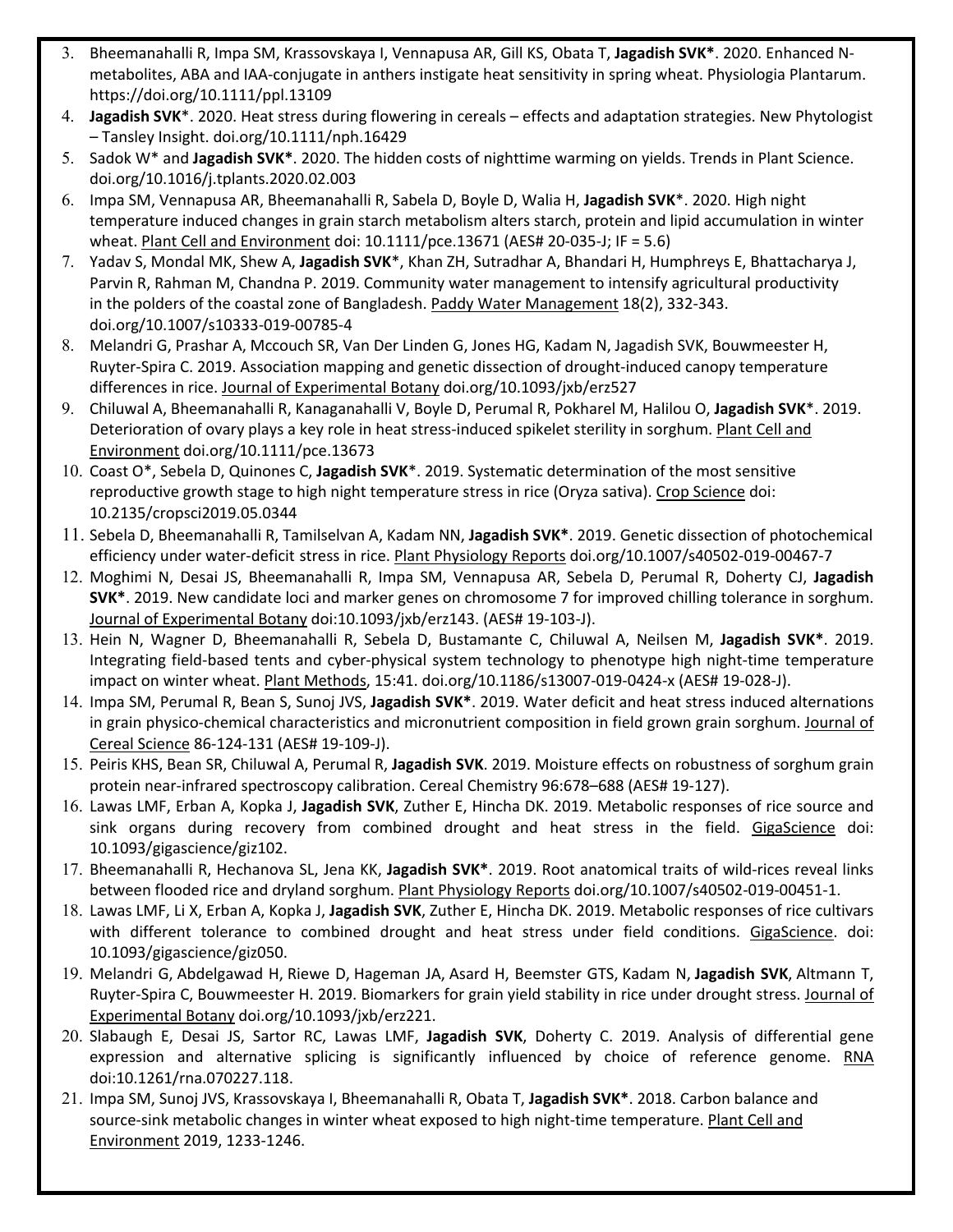- 22. Bheemanahalli R, Sunoj JVS, Saripalli G, Prasad PVV, Balyan HS, Gupta PK, Grant N, Gill KS, **Jagadish SVK\***. 2018. Quantifying the impact of heat stress on pollen germination, seed-set and grain-filling in spring wheat. Crop Science 59, 684-696.
- 23. Lawas LMF, Shi W, Yoshimoto M, Hasegawa T, Hincha DK, Zuther E, **Jagadish SVK\***. 2018. Combined drought and heat stress impact during flowering and grain filling in contrasting rice cultivars grown under field conditions. Field Crops Research 229, 66-77.
- 24. Desai JS, Slabaugh E, Liebelt DJ, Fredenberg JD, Gray BN, **Jagadish SVK**, Wilkins O, Doherty CJ. 2018. Neural net classification combined with movement analysis to evaluate *Setaria viridis* as a model system for time of day of anther appearance. Frontiers in Plant Science, 9, 1585 doi.org/10.3389/fpls.2018.01585 (AES# 19-073-J).
- 25. Kilasi NL, Singh J, Vallejos CE, Ye C, **Jagadish SVK**, Kusolwa P, Rathinasabapathi B. 2018. Heat stress tolerance in rice (*Oryza sativa* L.): Identification of quantitative trait loci and candidate genes for seedling growth under heat stress. Frontiers in Plant Science 9, 1578 doi.org/10.3389/fpls.2018.01578 (AES# 19-074-J).
- 26. Chiluwal A, Bheemanahalli R, Perumal R, Asebedo AR, Bashir E, Lamsal A, Sebela D, Shetty NJ, **Jagadish SVK**\*. 2018. Integrated aerial and destructive phenotyping differentiates chilling stress tolerance during early seedling growth in sorghum. Field Crops Research 227, 1-10. (AES# 18-365-J).
- 27. Lawas LMF, Zuther E, **Jagadish SVK**, Hincha DK. 2018. Molecular mechanisms of combined heat and drought stress resilience in cereals. Current Opinion in Plant Biology 45, 212-217 (AES# 18-325-J).
- 28. Djanaguiraman M, Boyle DL, Welti R, **Jagadish SVK**, Prasad PVV. 2018. Decreased photosynthetic rate under high temperature in wheat is due to lipid desaturation, oxidation, acylation, and damage of organelles. BMC Plant Biology 18(1)55 (AES# 17-213-J).
- 29. Bergkamp B#, Impa SM, Asebedo AR, Fritz AK, **Jagadish SVK**\*. 2018. Popular winter wheat varieties response to post-flowering heat stress under controlled chambers and field-based heat tents. **Field Crops Research** 222, 143-152. (AES# 18-149-J).
- 30. Lawas LMF, Bheemanahalli R, Solis CA, **Jagadish SVK\***. 2018. Sheathed panicle phenotype (cv. Sathi) maintains normal spikelet fertility and grain filling under prolonged heat stress in rice. Crop Science 58, 1-13.
- 31. Kadam NN, Struik PC, Rebolledo MC, Yin X, **Jagadish SVK**\*. 2018. Genome-wide association reveals novel genomic loci controlling rice grain yield and its component traits under water-deficit stress during the reproductive stage. Journal of Experimental Botany 69(16), 4017-4032.
- 32. Shi W, Li X, Schmidt RC, Struik PC, Yin X, **Jagadish SVK**\*. 2018. Pollen germination and in vivo fertilization in response to high temperature during flowering in hybrid and inbred rice. Plant Cell and Environment 41(6), 1287-1297.
- 33. Bahuguna R, Tamilselvan A, Muthurajan R, Solis CA, **Jagadish SVK\***. 2018. Mild pre-flowering drought priming improves stress defenses, assimilation and sink strength in rice under severe terminal drought. Functional Plant Biology 45(8), 827-839.
- 34. Shiva S, Enninful R, Roth MR, Tamura P, **Jagadish SVK**, Welti R. 2018. An efficient modified method for plant leaf lipid extraction results in improved recovery of phosphatidic acid. Plant Methods 14, 14. (AES# 17-391-J).
- 35. Sun A, Impa SM, Sunoj JVS, Singh K, Gill KS, Prasad PVV, **Jagadish SVK\***. 2017. Heat stress during flowering affects time of day of flowering, seed-set and grain quality in spring wheat (*Triticum aestivum* L.). Crop Science 58, 380-392 (AES# 17-319-J).
- 36. Shi W, Yin X, Struik PC, Solis C, Xie F, Schmidt RC, Huang M, Zou Y, Ye C, **Jagadish SVK**\*. 2017. High day-time and night-time temperature affect grain growth dynamics in contrasting rice genotypes. Journal of Experimental Botany 68(18):5233-5245.
- 37. Desai JS, Sartor RC, Lawas LL, **Jagadish SVK**, Doherty C. 2017. Improving gene regulatory network inference by incorporating rates of transcriptional changes. Scientific Reports 7(1)17244.
- 38. Hu Y, Wu Q, Peng Z, Sprague SA, Wang W, Park J, Akhunov E, **Jagadish SVK**, Nakata PA, Cheng N, Hirschi KD, White FF, Park S. 2017. Silencing of OsGRXS17 in rice improves drought stress tolerance by modulating ROS accumulation and stomatal closure. Scientific Reports 7, 15950.
- 39. Šebela D, Quinones C, Cruz CV, Ona I, Olejníčková J, **Jagadish SVK\***. 2017. Chlorophyll fluorescence and reflectance-based non-invasive quantification of blast, bacterial blight and drought stresses in rice. Plant and Cell Physiology 59(1):30-43.
- 40. Djanaguiraman M, Perumal R, **Jagadish SVK**, Ciampitti IA, Welti R, Prasad PVV. 2017. Relative sensitivity of sorghum pollen and pistil under high temperature stress. Plant Cell and Environment 41(5):1065-1082 (AES# 17-267-J).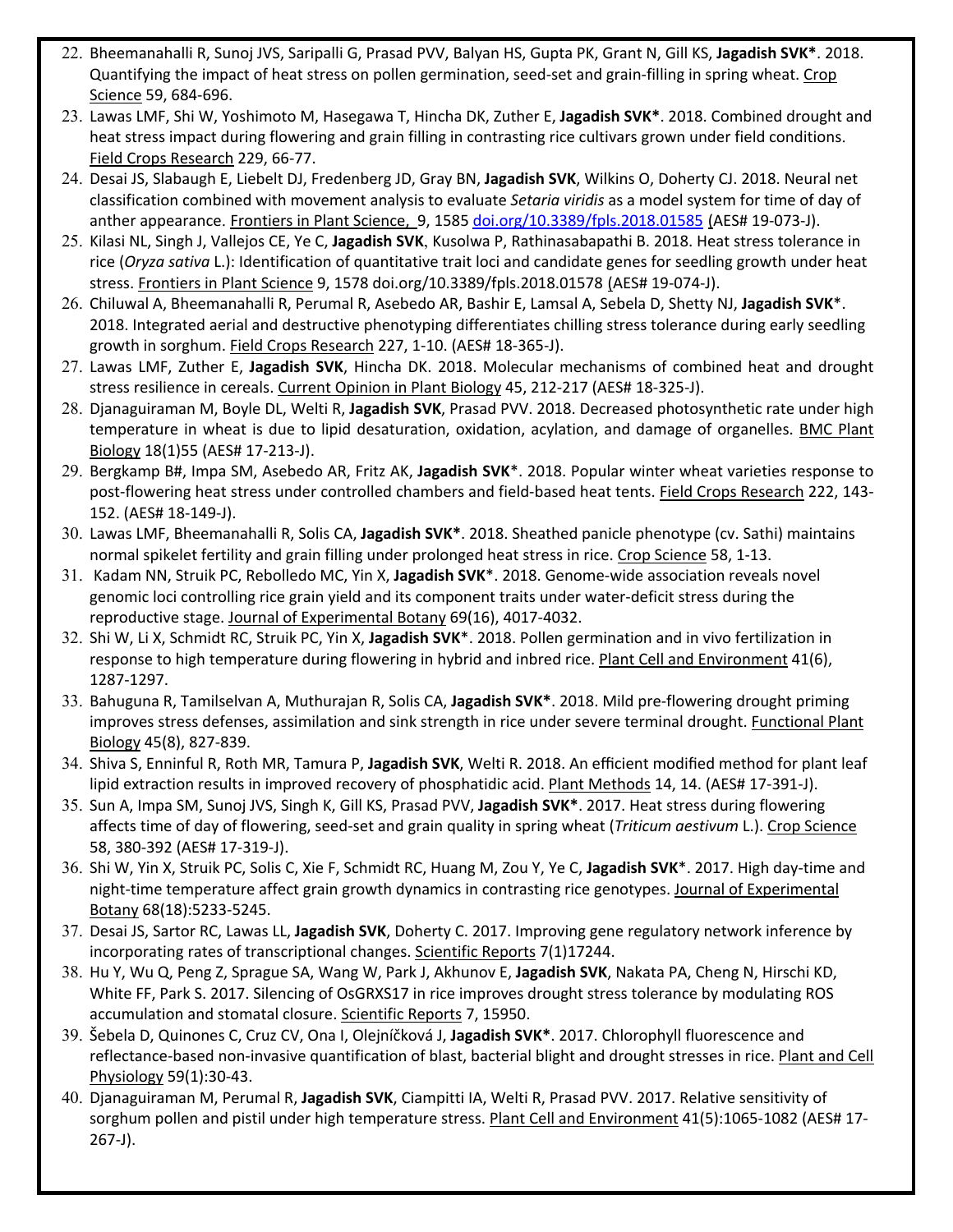- 41. Tack J, Lingenfelser J, **SVK Jagadish\***. 2017. Disaggregating sorghum yield reductions under warming scenarios exposes narrow genetic diversity in US breeding programs. Proceedings of the National Academy of Sciences 114(35), 9296-9301 (AES# 18-015-J).
- 42. Chaturvedi AK, Bahuguna RN, Shah D, Pal M, **SVK Jagadish\***. 2017. High temperature stress during flowering and grain filling offsets beneficial impact of elevated  $CO<sub>2</sub>$  on assimilate partitioning and sink-strength in rice. Scientific Reports DOI:10.1038/s41598-017-07464-6
- 43. Kadam NN, Tamilselvan A, Lawas LMF, Quinones C, Bahuguna RN, Thomson MJ, Dingkuhn M, Muthurajan R, Struik PC, Yin X, **Jagadish SVK**\* 2017. Genetic control of plasticity in root morphology and anatomy of rice in response to water-deficit. Plant Physiology 174, 2302-2315.
- 44. Fu J, Bowden RL, **Jagadish KSV**, Gill BS. 2017. Genetic variation for tolerance to terminal heat stress in *Dasypyrum villosum* Crop Science 57, 2626-2632 (AES# 17-196-J).
- 45. Kikuchi S, Bheemanahalli R, **Jagadish SVK\***, Kumagai E, Masuya Y, Kuroda E, Dingkuhn M, Abe A, Shimono H, Raghavan C. 2017. Genome-wide association mapping for phenotypic plasticity in rice. Plant Cell and Environment. 40(8), 1565-1575.
- 46. Sunoj JVS, Somayanda IM, Chiluwal A, Perumal R, Prasad PVV, **Jagadish SVK**\*. 2017. Resilience of pollen and post-flowering response in diverse sorghum genotypes exposed to heat stress under field conditions. Crop Science 57, 1658-1669 (AES# 17-080-J).
- 47. Chaturvedi AK, Bahuguna RN, Pal M, Shah D, Maurya S, Jagadish SVK<sup>\*</sup>. 2017. Elevated CO<sub>2</sub> and heat stress interactions affect grain yield, quality and mineral nutrient composition in rice under field conditions. Field Crops Research 206, 149-157.
- 48. Quinones C, Mattes N, Faronilo J, Sudhir-Yadav\*, **Jagadish SVK**\*. 2017. Drought stress reduces grain yield by altering the floral meristem development and sink size under dry-seeded rice cultivation. Crop Science 57(4), 1– 11.
- 49. Prasad PVV\*, Bhemanahalli R, **Jagadish SVK\***. 2017. Field crops and the fear of heat stress opportunities, challenges and future directions. Field Crops Research, 200, 114-121 (AES# 16-187-J).
- 50. Bahuguna R, Solis C, Shi W, **Jagadish SVK\***. 2017. Post-flowering night respiration and altered sink activity account for high night temperature-induced grain yield and quality loss in rice (*Oryza sativa* L.). Physiologia Plantarum 159(1), 59-73.
- 51. Shi W, Xiao G, Struik PC, **Jagadish SVK\*,** Yin X\*. 2017. Quantifying source-sink relationships of rice under high night-time temperature combined with two nitrogen levels. Field Crops Research 202, 36-46.
- 52. Bheemanahalli R, Sathishraj R, Manoharan M, Sumanth HN, Muthurajan R, Ishimaru T, **Jagadish SVK\***. 2016. Is Early Morning Flowering an effective trait to minimize heat stress damage during flowering in rice? Field Crops Research 203, 238-242.
- 53. **Jagadish SVK\*,** Bahuguna RN, Djanaguiraman M, Gamuyao R, Prasad PVV, Craufurd PQ. 2016. Implications of high temperature and elevated CO2 on flowering time in plants. Frontiers in Plant Sciences 7,913 (KSRE 14-355-J).
- 54. Sunoj JVS, Shroyer KJ, **Jagadish SVK**, Vara Prasad PV. 2016. Diurnal temperature amplitude alters physiological and growth response of maize (*Zea mays* L.) during vegetative stage. Environmental and Experimental Botany 130, 113-121 (AES# 16-180-J).
- 55. Brye KR, Nalley LL, Tack JB, Dixon BL, Barkley AP, Rogers CW, Smartt AD, Norman RJ, **Jagadish SVK**. 2016. Factors affecting methane emissions from rice production in the Lower Mississippi River Valley, USA. Geoderma Regional 7, 223-229 (AES# 16-069-J).
- 56. Nalley L, Tack J, Barkely A, **Jagadish KSV**, Brye KR. 2016. Quantifying the agronomic and economic performance of hybrid and conventional rice varieties. Agronomy Journal 108, 1514-1523 (AES# 15-454-J).
- 57. Wilkins O, Hafemiester C, Plessis A, Holloway-Phillips MM, Pham G, Nicotra AB, Gregorio GB, **Jagadish SVK**, Septiningsih EM, Bonneau R, Purugganan M. 2016. Environmental gene regulatory influence networks in rice (*Oryza sativa*) – response to water deficit, high temperature and agricultural environments. The Plant Cell 28(10), 2365-2384.
- 58. Bheemanahalli R, Sathishraj R, Tack J, Nalley LL, Muthurajan R, **Jagadish KSV**\*. 2016. Temperature thresholds for spikelet sterility and associated warming impacts for sub-tropical rice. Agricultural and Forest Meteorology 221, 122-130.
- 59. Reynolds M et al., 2016. An integrated approach to maintaining cereal productivity under climate change. Global Food Security 8, 9-18.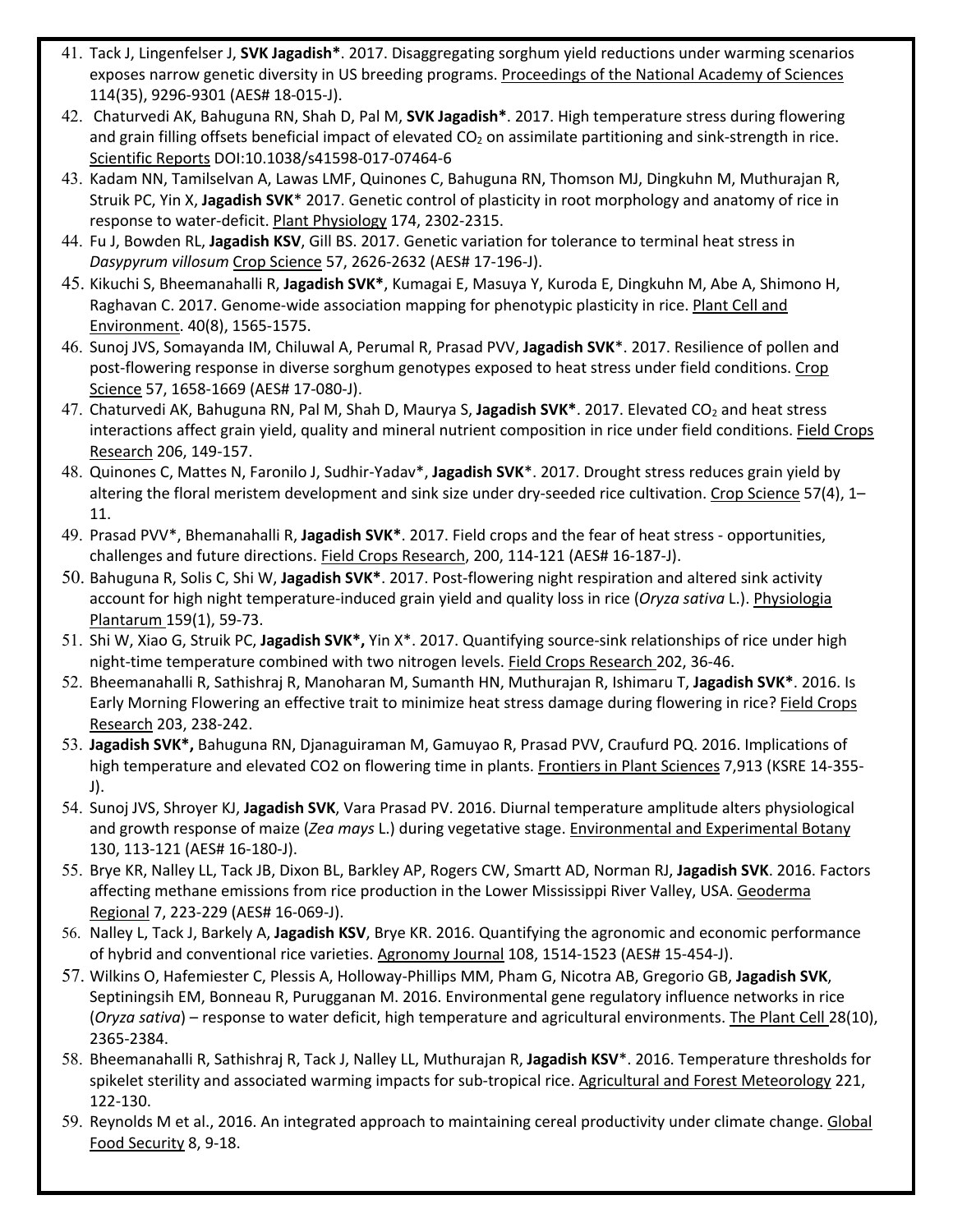- 60. Ishimaru T, Seefong X, Nallathambi J, Rajendran S, Yoshimoto M, Phoudalay L, Benjamin S, Hasegawa T, Hayashi K, Gurusamy A, Muthurajan R, **Jagadish SVK**. 2016. Quantifying rice spikelet sterility in potential heatvulnerable regions: field surveys in southern Laos and southern India. Field Crops Research 190, 3-9.
- 61. Sathishraj R, Bheemanahalli R, Ramachandran M, Dingkuhn M, Muthurajan R, **Jagadish SVK**\*. 2016. Capturing heat stress induced variability in spikelet sterility using panicle, leaf and air temperature under field conditions. Field Crops Research 190, 10-17.
- 62. Nalley L, Dixon B, Tack J, Barkley A, **Jagadish KSV**. 2015. Optimal harvest moisture content for maximizing Mid-South rice milling yields and returns. Agronomy Journal 108, 701-712.
- 63. Shi W, Lawas LMF, Raju BR, **Jagadish SVK\***. 2015. Acquired thermo-tolerance and trans-generational heat stress response at flowering in rice. Journal of Agronomy and Crop Science 202, 309-319.
- 64. **Jagadish SVK**, Polavarapu KK, Bahuguna R, von Wirén N, Sreenivasulu N. 2015. Staying alive or going to die during terminal senescence– An enigma surrounding yield stability. Frontiers in Plant Science 6,1070.
- 65. González-Schain N, Dreni L, Lawas LMF, Galbiati M, Colombo L, Heuer S, **Jagadish KSV**, Kater M. 2015. Genome-Wide transcriptome analysis during anthesis reveals new insights in the molecular basis of heat stress responses in tolerant and sensitive rice varieties. Plant and Cell Physiology 57, 57-68.
- 66. Shi W, Yin X, Struik PC, Xie F, Schmidt RC, **Jagadish SVK\***. 2015. Grain yield and quality responses of tropical hybrid rice to high night-time temperature. Field Crops Research 190, 18-25.
- 67. Dingkuhn M, Laza MRC, Kumar U, Mendez KS, Collard B, **Jagadish SVK**, Singh RK, Padolina T, Malabayabas M, Torres E, Rebolledo MC, Manneh B, Sow A. 2015. Improving yield potential of tropical rice: Achieved levels and perspectives through improved ideotypes. Field Crops Research 182, 43-59.
- 68. Kadam N, Yin X, Bindraban P, Struik PC, **Jagadish SVK**\*. 2015. Does morphological and anatomical plasticity make wheat more tolerant of water-deficit stress than rice? Plant Physiology doi: http://dx.doi.org/10.1104/pp. 114.253328
- 69. Ye C, Tenorio FA, Argayoso MA, Laza MA, Koh HJ, Redoña DE, **Jagadish SVK**, Gregorio GB. 2015. Identifying and confirming quantitative trait loci associated with heat tolerance at flowering stage in different rice populations. BMC Genomics 16(1)41.
- 70. Ye C, Tenorio FA, Redoña ED, Morales–Cortezano PS, Cabrega GA, **Jagadish SVK**, Gregorio GB. 2015. Finemapping and validating qHTSF4.1 to increase spikelet fertility under heat stress at flowering in rice. Theoretical and Applied Genetics 128, 1507-1517.
- 71. Xia L, Lawas LMF, Malo R, Glaubitz U, Erban A, Mauleon R, Heuer S, Zuther E, Kopka J, Hincha DK\*, **Jagadish SVK**\*. 2015. Metabolic and transcriptomic signatures of rice floral organs reveal sugar starvation as a factor in reproductive failure under heat and drought stress. Plant Cell and Environment 38, 2171-2192.
- 72. Peraudeau S, Lafarge T, Roques S, Quinones C, Clément-Vidal A, Ouwerkerk P, Van Rie J, Fabre D, **Jagadish SVK**, Dingkuhn M. 2015. Effects of carbohydrates and night temperature on night respiration in rice. Journal of Experimental Botany 66, 3931-3944.
- 73. Sabela D, Quinones C, Olejníčková J, **Jagadish SVK**\*. 2015. Temporal chlorophyll fluorescence signals to track changes in optical properties of maturing rice panicles exposed to high night temperature. Field Crops Research 177, 75-85.
- 74. Bahuguna RN, **Jagadish SVK\***. 2015. Temperature regulation of plant phenological development. Environmental and Experimental Botany 111, 83-90.
- 75. Bahuguna RN, Jha J, Madan P, Shah D, Lawas ML, Khetarpal S, **Jagadish SVK\***. 2015. Physiological and biochemical characterization of NERICA-L 44: A novel source of heat tolerance at the vegetative and reproductive stages in rice. Physiologia Plantarum 154, 543-559.
- 76. Shi W, Ishimaru T, Gannaban RB, Oane W, **Jagadish SVK\***. 2015. Popular rice (*Oryza sativa* L.) cultivars show contrasting responses to heat stress at gametogenesis and anthesis. Crop Science 55, 589-596.
- 77. Hirabayashi H, Sasaki K, Kambe T, Gannaban RB, Miras MA, Mendioro MS, Simon EV, Lumanglas PD, Fujita D, Takemoto-Kuno Y, Takeuchi Y, Kaji R, Kondo M, Kobayashi N, Ogawa T, Ando I, **Jagadish SVK**, Ishimaru T. 2015. qEMF3, a novel QTL for early-morning flowering trait from wild rice, *Oryza officinalis*, to mitigate heat stress damage at flowering in rice (*Oryza sativa* L.). Journal of Experimental Botany 66(5), 1227-1236.
- 78. Peraudeau S, Roques S, Quiñones C, Fabre D, Van rie J, Ouwerkerk PBF, **Jagadish SVK**, Dingkuhn M, Lafarge T. 2015. Increase in night temperature in rice enhances respiration rate without significant impact on biomass accumulation. Field Crops Research 171, 67-78.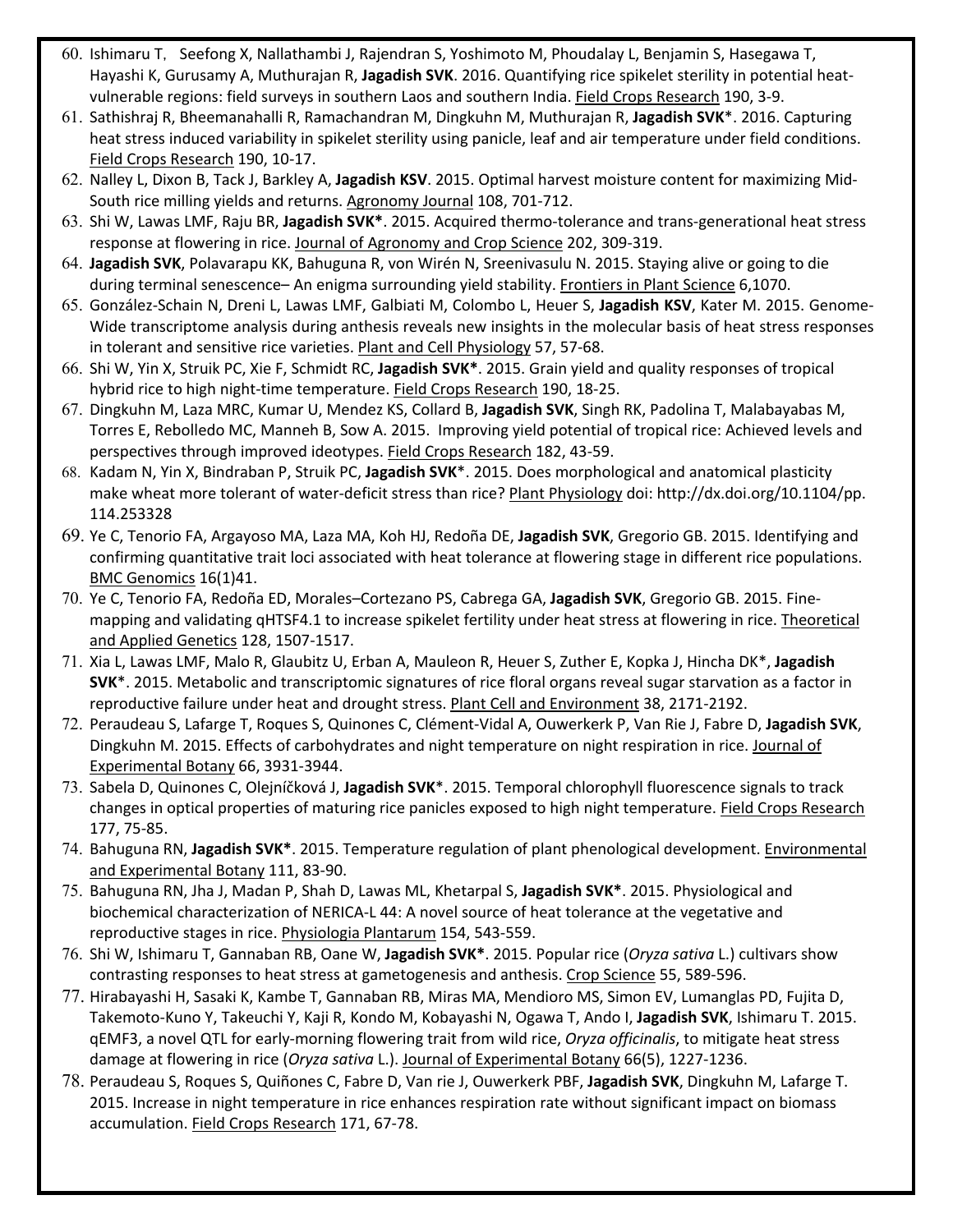- 79. Coast O, Murdoch AJ **\***, Ellis RH, Hay FR, **Jagadish SVK**\*. 2014. Resilience of rice (*Oryza* spp.) pollen germination and tube growth to temperature stress. Plant Cell and Environment 39, 26-37.
- 80. Tack J, Singh RK, Nalley LL, Viraktamath BC, Krishnamurthy SL, Lyman N, **Jagadish SVK**\*. 2014. High vapor pressure deficit drives salt-stress induced rice yield losses in India. Global Change Biology 21, 1668-1678.
- 81. Coast O, Ellis RH, Murdoch AJ, Quiñones C, **Jagadish SVK\***. 2014. High night temperature induces contrasting responses for spikelet fertility, spikelet tissue temperature, flowering characteristics and grain quality in rice. Functional Plant Biology 42, 149-161.
- 82. **Jagadish SVK \***, Murty MVR, Quick WP. 2014. Rice responses to raising temperatures challenges, perspectives and future directions. Plant Cell and Environment 38(9),1686-1698.
- 83. Kadam NN, Xiao G, Melgar RJ, Bahuguna RN, Quinones C, Tamilselvan A, Prasad PVV, **Jagadish SVK**\*. 2014. Agronomic and physiological responses to high temperature, drought and elevated CO<sub>2</sub> interaction in cereals. Advances in Agronomy 127, 111-156.
- 84. Shimono H, Ozaki Y**, Jagadish SVK**, Sakai H, Usui Y, Hasegawa T, Kumagai E, Nakano H, Yoshinaga S. 2014. Planting geometry as a pre-screening technique for identifying  $CO<sub>2</sub>$  responsive rice genotypes – a case study of panicle number. Physiologia Plantarum 152, 520-528.
- 85. **Jagadish SVK\***, Craufurd P, Shi W, Oane R. 2013. A phenotypic marker for quantifying heat stress impact during microsporogenesis in rice (*Oryza sativa*). Functional Plant Biology 41, 48-55.
- 86. Lyman NB, **Jagadish SVK\***, Nalley LL, Dixon BL, Siebenmorgen T. 2013. Neglecting rice milling yield and quality underestimates economic losses from high-temperature stress. PLoS ONE 8(8): e72157
- 87. Qin J, Impa SM, Tang Q, Yang S, Yang J, Tao Y, **Jagadish SVK\***. 2013. Integrated nutrient, water and other agronomic options to enhance rice grain yield and N use efficiency in double-season rice crop. Field Crops Research 148, 15–23.
- 88. Shi W, Muthurajan R, Rahman H, Selvam J, Peng S, Zou Y, **Jagadish SVK**\*. 2013. Source–sink dynamics and proteomic reprogramming under elevated night temperature and their impact on rice yield and grain quality. New Phytologist 197, 825–837.
- 89. Craufurd PQ, Vadez V, **Jagadish SVK**, Prasad PVV, Zaman-Allah M. 2013. Crop science experiments designed to inform crop modeling. Agriculture Forest Meteorology 170, 8-18.
- 90. Ziska LH, Bunce JA, Shimono H, Gealy DR, Baker JT, Newton PCD, Reynolds MP, **Jagadish SVK**, Zhu C, Howden M. 2012. Food Security and Climate Change: On the potential to adapt global crop production by active selection for rising atmospheric carbon dioxide concentration. Proceedings of the Royal Society (Biological sciences) 279, 4097–4105.
- 91. **Jagadish SVK\***, Septiningsih EM, Kohli A, Thomson MJ, Ye C, Redoña E, Kumar A, Gregorio GB, Wassmann R, Ismail AM, Singh RK. 2012. Genetic advances in adapting rice to a rapidly changing climate. Journal of Agronomy and Crop Science 198, 360-373.
- 92. Madan P<sup>#</sup>, Jagadish SVK<sup>#</sup>, Craufurd PQ, Fitzgerald M, Lafarge T, Wheeler TR. 2012. Effect of elevated CO<sub>2</sub> and high temperature on seed-set and grain quality of rice. Journal of Experimental Botany 63, 3843-3852.
- 93. **Jagadish SVK\***, Cairns JE, Kumar A, Somayanda IM, Craufurd PQ. 2011. Does susceptibility to heat stress confound screening for drought tolerance? Functional Plant Biology 38, 261–269.
- 94. **Jagadish SVK**, Muthurajan R, Rang ZW, Malo R, Heuer S, Bennett J, Craufurd PQ. 2011. Spikelet proteomic response to combined water deficit and heat stress in rice (*Oryza sativa* cv. N22) Rice 4, 1-11.
- 95. Cairns JE, Impa S, O'Toole JC, **Jagadish SVK**, Price AH. 2011. Influence of the soil physical environment on rice (*Oryza sativa* L.) response to drought stress and its implications for drought research. Field Crops Research 121, 303-310.
- 96. Rang ZW, **Jagadish SVK\*,** Zhou QM, Craufurd PQ, Heuer S. 2011. Effect of heat and drought stress on pollen germination and spikelet fertility in rice. Environmental and Experimental Botany 70, 58-65.
- 97. Muthurajan R, **Jagadish SVK \***, Craufurd PQ, Bennett J. 2011. Proteomic response of rice floral tissue to high temperature stress. In: Ismail A (Ed). Genes, Genomes and Genomics 6 (Special Issue 1), 22-25.
- 98. **Jagadish SVK**, Muthurajan R, Oane R, Wheeler TR, Heuer S, Bennett J, Craufurd PQ. 2010. Physiological and proteomic approaches to dissect reproductive stage heat tolerance in rice (*Oryza sativa* L.). Journal of Experimental Botany 61, 143–156.
- 99. **Jagadish SVK**, Cairns J, Lafitte R, Wheeler TR, Price AH, Craufurd PQ. 2010. Genetic analysis of heat tolerance at anthesis in rice (*Oryza sativa* L.) Crop Science 50, 1-9.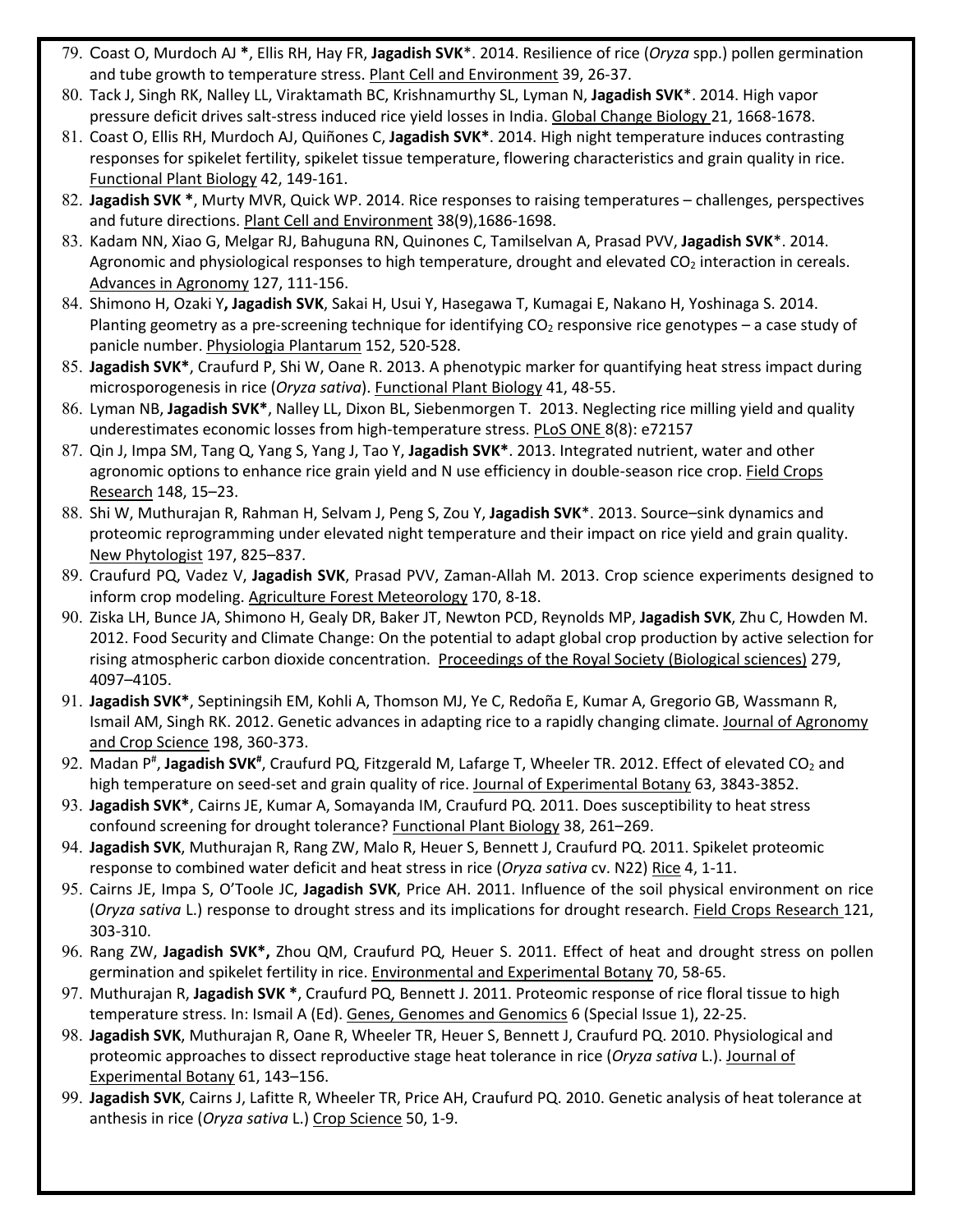- 100. Nagarajan S, **Jagadish SVK\*,** Prasad HAS, Thomar AK, Anand A, Pal M, Agarwal PK. 2010. Local climate affects growth, yield and grain quality of aromatic and non-aromatic rice in northwestern India. Agriculture Ecosystems and Environment 138, 274-281.
- 101. Muthurajan R, Shobbar ZS, **Jagadish, SVK\*,** Bruskiewich R, Ismail A, Leung H, Bennett J. 2010. Physiological and proteomic responses of rice peduncles to drought stress. Molecular Biotechnology 48, 173-182.
- 102. Wassmann R, **Jagadish SVK**, Heuer S, Ismail A, Redoña E, Serraj R, Singh RK, Howell G, Pathak H, Sumfleth K. 2009. Climate change affecting rice production: The physiological and agronomic basis for possible adaptation strategies. Advances in Agronomy 101, 59-122.
- 103. Wassmann R, **Jagadish SVK**, Sumfleth K, Pathak H, Howell G, Ismail A, Serraj R, Redona E, Singh RK, Heuer S. 2009. Regional vulnerability of rice production in Asia to climate change impacts and scope for adaptation. Advances in Agronomy 102, 91-133.
- 104. **Jagadish SVK**, Craufurd PQ, Wheeler TR. 2008. Phenotyping rice mapping population parents for heat tolerance during anthesis. Crop Science 48, 1140–1146.
- 105. **Jagadish SVK**, Craufurd PQ, Wheeler TR. 2007. High temperature stress and spikelet fertility in rice. Journal of Experimental Botany 58, 1627-1635.

*\* Corresponding author and # Joint first author*

# **Key Book Chapters**

- 1. Bahuguna RN, **Jagadish SVK**\*, Coast O, Wassmann R. 2014. Plant Abiotic Stress: Temperature Extremes. In: Neal Van Alfen, editor-in-chief. Encyclopedia of Agriculture and Food Systems, Vol. 4, San Diego: Elsevier, pp. 330- 334.
- 2. Craufurd PQ, **Jagadish SVK**, Jon Padgham. 2011. Impacts of climate change on rainfed agriculture and adaptation strategies to improve livelihoods. In: Integrated Watershed Management in Rainfed Agriculture; Eds Wani SP, Rockstrom J and Sahrawat KL. CRC Press, pp. 421-437.
- 3. Impa SM, Nadarajan S, **Jagadish SVK\*.** 2011. Drought stress induced reactive oxygen species and anti-oxidants in plants. In: Abiotic Stress Responses in Plants: Metabolism, Productivity and Sustainability. Eds. P. Ahmad and M.N.V. Prasad. pp 131-148.
- 4. Prasad PVV, Maduraimuthu D, **Jagadish SVK**, Ciampitti I. 2018. Drought and high temperature stress and traits associated with tolerance. In: Sorghum: State of the art and future perspectives. Published by: American Society of Agronomy and Crop Science Society of America, Inc. doi:10.2134/agronmonogr58.2014.0065
- 5. Tesso T, Gobena DD, Dechassa OD, Roozeboom K, **Jagadish SVK**, Perumal R, Serba DD, Weerasooriya D. 2018. Harnessing genetic/genomics resources to transform the production and productivity of sorghum. In: Achieving sustainable cultivation of sorghum – Vol. 1. Ed. Dr. Bill Rooney Burleigh Dodds Science Publishing Limited. http://dx.doi.org/10.19103/AS.2017.0015.09

# **Academic record**

**PhD - Molecular and physiological dissection of heat tolerance during anthesis in rice:** University of Reading, UK (2003 – 2007) - Research was conducted at the Plant Environment Laboratory, University of Reading and the International Rice Research Institute, Philippines

**M.S. Agronomy with distinction** [95%]: University of Agricultural Sciences, Dharwad, India (2000 – 2002)

**B.S. Agriculture and allied subjects with distinction** [90%]**:** University of Agriculture Sciences, Bangalore, India  $(1996 - 2000)$ 

# **Accolades and appreciations**

- 1. Received the AASIO (Association for Agricultural Scientists of Indian Origin) **Outstanding Young Agricultural Scientist Award** in 2015.
- 2. Received **THE FELIX SCHOLARSHIP** for doctoral studies at the University of Reading, UK, from Sept 2003 Mar 2007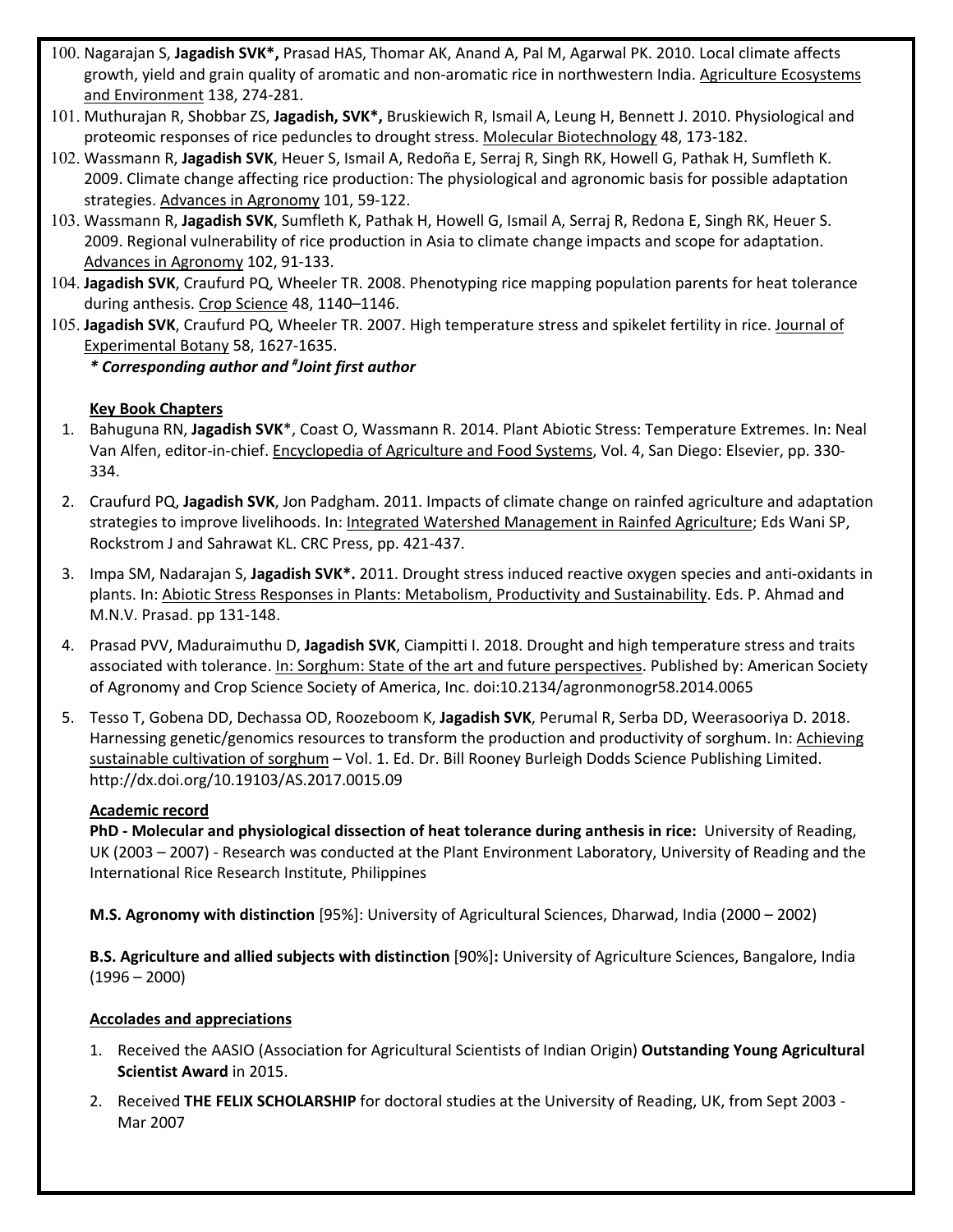- 3. Accepted as a **PhD affiliate research scholar** to work on Azucena x Bala rice mapping population in response to heat stress during anthesis at the International Rice Research Institute, Philippines from Dec 2004 - Apr 2005
- 4. Accepted for the second time as a **PhD affiliate research scholar** at IRRI to work on various physiological processes involved and affected by heat stress during reproductive stage in rice and anther, spikelet proteomics from Jan 2006 - Nov 2006
- 5. Awarded the **Arthur Hosier and Meyer Sassoon travel award** in 2006 to travel to Philippines to work on reproductive stage proteomics
- 6. Successful in winning travel grants from the **Society of Experimental Biologists** (**Company of Biologists**) to attend Interdrought II in Rome, Italy during Sept 24-28, 2005
- 7. Recipient of **merit scholarship** for highest OGPA (Overall Grade Point Average) during Master's
- 8. Received a regular scholarship from **Jindal Trust** for academic excellence during Bachelor's

### **Certification**

**PRINCE II Project Management** (HiLogic Inc., 2012)

### **Editorial board member and reviewer**

*Associate Editor for Field Crops Research (2020 - Associate Editor for Agronomy Journal (2016 and Continuing) Associate Editor for Frontiers in Plant Science (2016 - 2017) Editor for Plant Production Science (2016 - 2018) Overseas Editor for Plant Physiology Reports (2016 - Continuing) Editorial board member for Field crops Research (2014 - 2020)*

*Reviewer for* (1) Crop Science (2) Agricultural and Forest Meteorology (3) Planta (4) Plant Physiology and Biochemistry (5) Annals of Botany (6) Field Crops Research (7) Euphytica (8) Netherlands Journal of Agricultural Sciences (9) Crop and Pasture Science (10) Functional Plant Biology (11) Global Change Biology (12) Journal of Experimental Botany (13) Journal of Science of Food and Agriculture (14) AoB Plants, (15) Biologia Plantarum (16) Plant Science (17) Climatic Change (18) Experimental Agriculture (19) PLOS one (20) Proceedings of the National Academy of Sciences, USA

Reviewer of proposals from Wageningen University, NSF CAREER (Proposal Number: 1451900), NWO domain Applied and Engineering Sciences – The Netherlands (Proposal number: 18039)

External thesis reviewer – University of Melbourne, Australia National University (PhD student – Weisser, Marianne Veronica)

### **Membership to societies**

- 1. Crop Science Society of America
- 2. American Association for the Advancement of Science
- 3. Life member for Association of Agricultural Scientists of Indian Origin
- 4. Gamma Sigma Delta

### **Mentored/Mentoring**

### **Research Assistant Professor**

• Dr. Jianming Fu from April 2016 - Continuing

#### **Post Docs**

- Dr. Impa M Somayanda from August 2015 Continuing
- Dr. John Sunoj V. Sebastian from July 2015 Dec 2016
- Dr. Raju R Bheemanahalli from June 2016 Continuing
- Dr. Kamaranga Peiris from Oct 2017- Continuing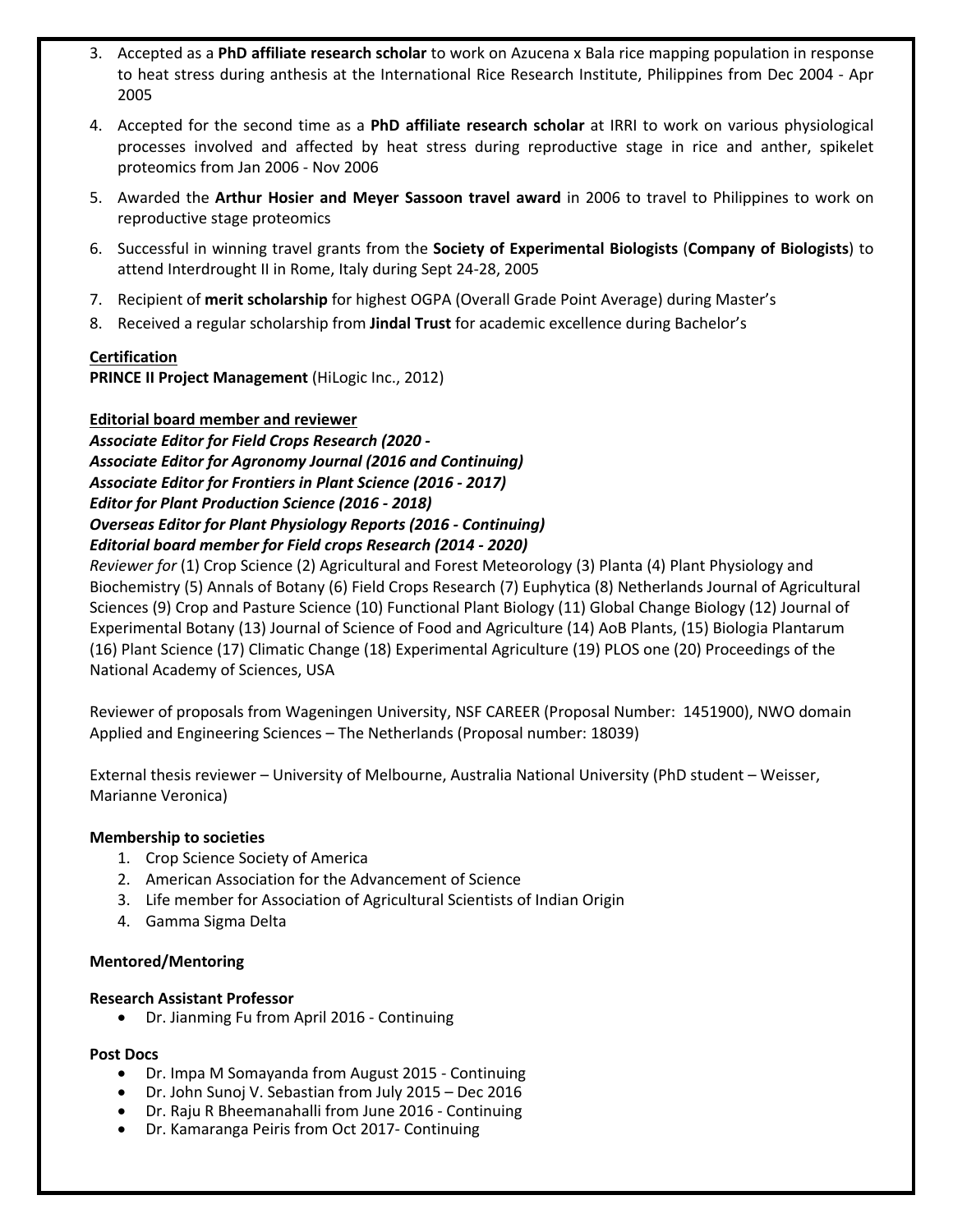• Dr. Assefa Yared from September 2019 -Continuing

## **Research Assistants and Assistant Scientist**

- Dr. Pavitra Pitumpe Arachchige from April 2017 October 2018
- Dr. David Sebela from Oct 2017 December 2018
- Dr. Amaranatha Reddy Vennapusa from April 2018 Continuing
- Mr. Nathan Hein from March 2018 Continuing
- Dr. Nisarga Narayana from March 2019 Continuing

# **Short term visitors**

- Ms. Yuanyuan Wang from Oct 2019 Apr 2021
- Mr. Gautam Saripalli from June 2016 Oct 2016
- Mr. Halilou Oumarou from July 2016 Dec 2016
- Ms. Naghmey Moghimi from Jan 2017 Continuing
- Dr. Hanafey Maswada from Sept 2015 Feb 2016
- Dr. Aiqing Sun from July 2015 July 2016
- Dr. Wang Dong from Oct 2016 Oct 2017
- Mr Dhanush Srikanthan from Jan 2019 Jun 2019

## **MS Students**

- Nathan Lyman, University of Arkansas, US (2010 to 2012)
- Wanju Shi, Hunan Agriculture University, China (Oct 2010 to Oct 2012)
- Lovely Mae Lawas, University of Philippines (2011 to 2014)
- Bermenito Punzalan, University of Philippines (2010 to 2013)
- Lisa Straussberger, University of Arkansas (2013 to 2015)
- Reshma Anthony, Kansas State University (Spring 2016 to Summer 2018)
- Blake Bergkamp, Kansas State University (Fall 2015 to Fall 2017)
- Carlos Bustamante, Kansas State University (Fall 2015 to Summer 2020)
- Troy Ostemeyer, Kansas State University (Fall 2018 Spring 2020)
- Nathan Hein, Kansas State University (Fall 2018 Spring 2021)

# **PhD Students**

- Zhongwen Rang, Hunan Agriculture University, China (2008 to 2010)
- Richard Malo, Dhaka University, Bangladesh, (2009 to 2012)
- Onoroido Coast, University of Reading, UK (2009 to 2012)
- Jianquan Qin, Hunan Agricultural University, China (2011 to 2013)
- Niteen Kadam, Wageningen University, Netherlands (2012 to 2015)
- Anandan TamilSelvan, TamilNadu Agriculture University (2011 to 2014)
- Wanju Shi, Wageningen University, Netherlands (2013 to 2016)
- Nico Mattes, Heidelberg University, Germany (2013 to 2016)
- David Sabela, Nové Hrady, Czech Republic (2013 to 2014)
- Regina Enninful, (BHEARD scholar), Kansas State University (Spring 2014 to Spring 2019)
- Anuj Chiluwal, Kansas State University (Spring 2016 to Fall 2018)
- Aaron M Shew, University of Arkansas & Kansas State University (Fall 2013 to Summer 2018)
- Meghnath Pokharel, Kansas State University (Spring 2017 to Spring 2020)
- Troy Ostmeyer, Kansas State University (Summer 2020 to Fall 2023)

# **Advisory Committee Member**

- Mokhlesur Rahman (PhD) Major Advisor Dr. Jesse Poland [Completed]
- Jared Kohls (MS) Major Advisor Prof. Allan Fritz [Completed]
- Noortje Notenbaert (MS) Major advisor Prof. Charles Rice [Completed] • Anju Giri (PhD) Major Advisor – Prof. Allan Fritz [Completed]
- - Fanna Maina Mamadou (PhD) Major Advisor Dr. Geoffery Morris [Completed]
- Iryna McDoland (PhD) Major Advisor Dr. Doohong Min [Completed]
- Jessica McGowen (MS) Major Advisor Prof. Allan Fritz [Completed]
- Ethan Menke (MS) Major Advisor Prof. William Schapaugh [Completed]
- Xuan Xu (PhD) Major Advisor Dr. Doohong Min [Completed]
- Jacob Schwindt (MS) Major Advisor Dr. Ajay Sharda [Completed]
	- Brent Jaenisch (PhD) Major Advisor Dr. Romulo Lolatto
-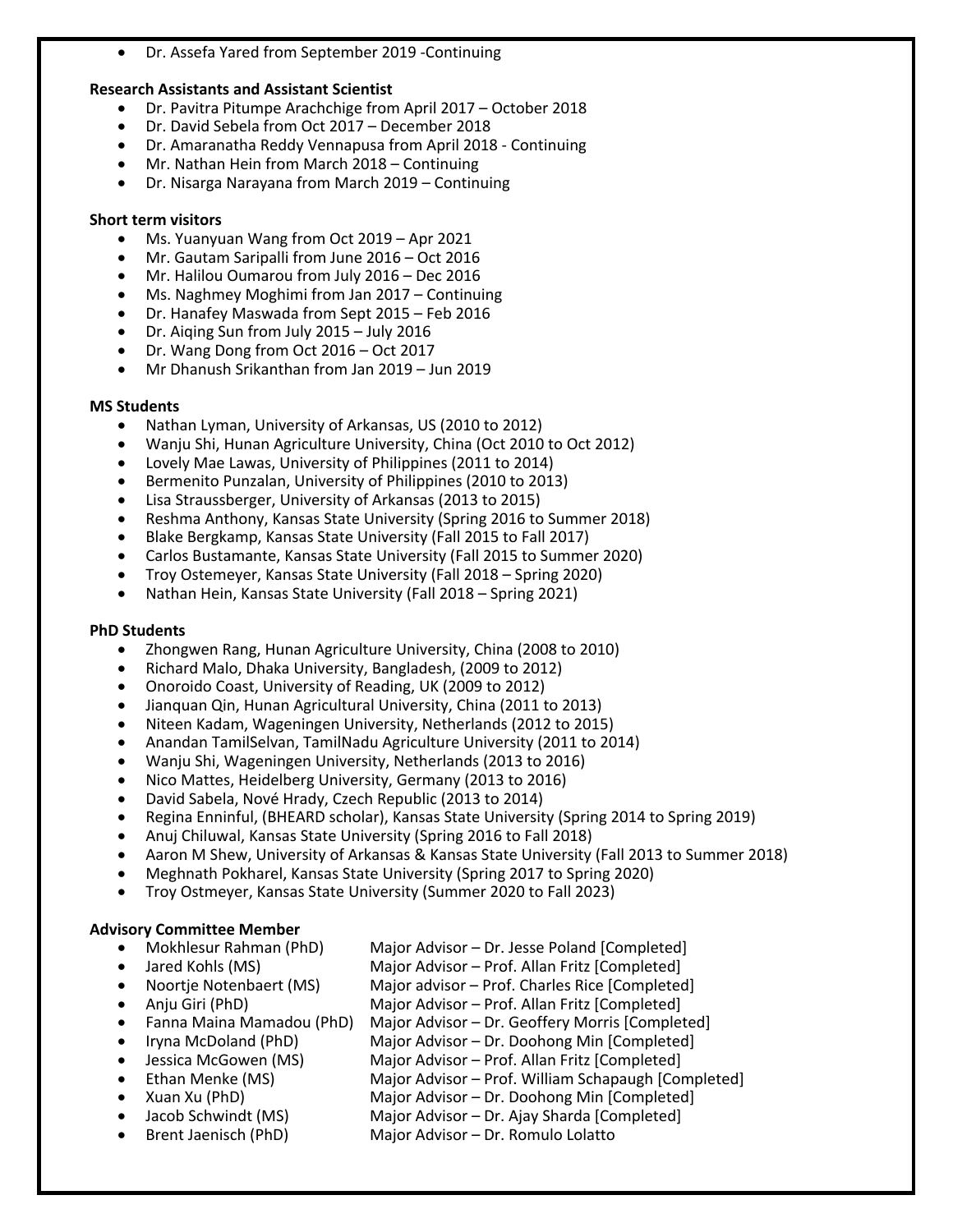# **Professional placements of members from Dr. Jagadish team**

| <b>Name</b>         | <b>Graduate institute</b>     | Year of<br>graduation | <b>Employment status</b>                |
|---------------------|-------------------------------|-----------------------|-----------------------------------------|
| Dr. Aaron M Shew    | University of Arkansas, USA   | 2018                  | Chair of Agricultural Business at A-    |
|                     |                               |                       | State, Arkansas, USA                    |
| Dr. Raju            | Mississippi State University  |                       | Assistant Professor (April 2020)        |
| Bheemanahalli       |                               |                       |                                         |
| Mr. Blake Bergkamp  | Kansas State University, USA  | 2017                  | Sales Agronomist, Great Plains Mfg.     |
|                     |                               |                       | Salina, Kansas, USA                     |
| Dr. Anuj Chiluwal   | Kansas State University, USA  | 2018                  | Post-doctoral Fellow, Uni of Kentucky   |
| Dr. Onoroide Coast  | University of Reading, UK     | 2013                  | Post-doctoral scientist, The Australian |
|                     |                               |                       | National University, Australia          |
| Dr. Rajeev Bahuguna | G. B. Pant University of      | 2009                  | Assistant Professor, Amity Institute of |
|                     | Agriculture and Technology,   |                       | Microbial Technology, Uttar Pradesh,    |
|                     | Uttarakhand, India            |                       | India                                   |
| Dr. Ashish          | <b>HNB Garhwal Central</b>    | 2012                  | Scientist B, Centre for Water           |
| Chaturvedi          | University, Srinagar Garhwal, |                       | Resources Development and               |
|                     | Uttarakhand, India            |                       | Management, Kozhikode, Kerala, India    |
| Dr. Niteen Kadam    | Wageningen University,        | 2017                  | Post Doc, Dr Leaky lab, IUIC, Illinois, |
|                     | <b>Netherlands</b>            |                       | Urbana, USA                             |
| Dr. Wanju Shi       | Wageningen University,        | 2017                  | Lecturer, Hunan Agricultural            |
|                     | Netherlands                   |                       | University, Hunan, China                |
| Dr. Jian Qin        | Hunan Agricultural            | 2014                  | Associate Professor, Guizhou            |
|                     | University, China             |                       | University, Guizhou, China              |

## **Invited presentations at scientific meetings# and regular symposium talks&**

- **Jagadish SVK# .** Aug 3-7, **2019**. Winter wheat responses to high night-time temperature exposure during grain-filling. Plant Biology (ASPB), San Jose, CA.
- **Jagadish SVK#** . Apr 24-25, **2019**. Winter wheat responses to heat stress during grain-filling. US Eastern wheat breeders annual meeting. Raleigh, NC.
- Jagadish SVK<sup>#</sup>. July 2-5, 2019. Night-time temperature and flower-opening time dynamics affect crop adaptation in a changing climate. Society of Experimental Botany Conference, Seville, Spain.
- **Jagadish SVK<sup>#</sup>.** Apr 15-17, 2019. Molecular mechanisms that differentiate high night-time temperature responses in rice and wheat. Sensing and signaling in plant stress response, New Delhi, India
- **Jagadish SVK# .** Dec 2-5, **2018**. Advances, challenges and opportunities in enhancing heat tolerance in major field crops. 4<sup>th</sup> International Plant Physiology Congress, Lucknow, India.
- **Jagadish SVK&**. Nov 4-7, **2018. Joint C2 and C7 Special Symposium, Organizer and Moderator** Heat Stress Symposium. ASA-CSSA-SSSA, Baltimore, MD.
- **Jagadish SVK&**. Bahuguna R, Doherthy C, Obata T. Nov 4.7, **2018**. High night-time temperature induced respiratory losses and molecular responses in wheat. ASA-CSSA-SSSA, Baltimore, MD
- Jagadish SVK<sup>#</sup>. Jan 13-17, 2018. High day and night temperature responses in cereals. Plant and Animal Genome Conference XXVI, San Diego, CA, USA.
- Jagadish SVK<sup>#</sup>. Jan 13-17, 2018. Sorghum for the Great Plains integrated strategies to enhance yield potential and abiotic stress resilience. Plant and Animal Genome Conference XXVI, San Diego, CA, USA.
- **Jagadish SVK#** , Bheemanahalli R, Perumal R, Asebedo A, Prasad PVV. Apr 9-12, **2018**. Integrated strategies to enhance abiotic stress resilience in US sorghum. Sorghum in the 21<sup>st</sup> Century, Cape Town, South Africa.
- **Jagadish SVK&**. Sept 8, **2017.** K-State Crop Physiology. Legislative Assistants/CARET Mini-Ag Tour. Manhattan, Kansas.